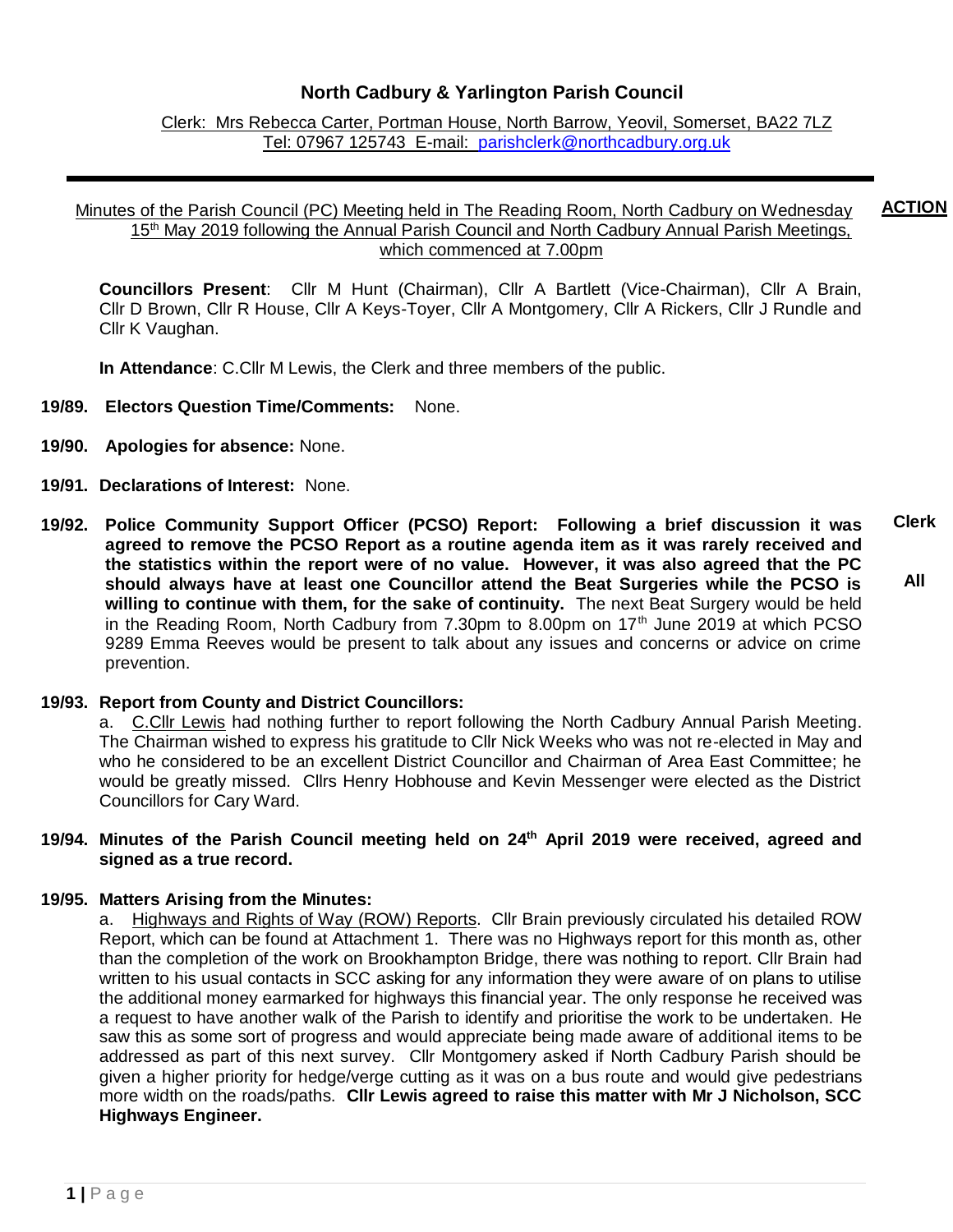**Clerk**

**Clerk**

### **19/96. Planning:**

a. Planning Applications (PA) to be determined by the PC:

i. **PA/19/01085/HOU**. Single Storey extension to bungalow at Kerian, Corkscrew Lane, North Cadbury. A site visit was carried out and neighbours consulted. The Applicant distributed the Plan at the site meeting and described the proposals, which were designed basically to enhance the quality of life for her wheelchair-bound Mother. The extension was to take place at the rear of the building and seemed eminently sensible and unexceptional in planning terms.

**PARISH COUNCIL RESOLUTION:** The PC agreed unanimously to recommend that the application be **APPROVED**.

b. South Somerset District Council (SSDC) Decisions:

i. **PA 19/00778/HOU** - Demolition of existing single storey extension and construction of new single storey side extension at 2 March View, March Lane, Galhampton – **PERMITTED WITH CONDITIONS**.

ii. **PAs19/00626/HOU & 19/00627/LBC** - Erection of replacement timber framed conservatory and replacement of flat roof with tiled, pitched roof at Peacock Cottage Cary Road North Cadbury – **PERMITTED WITH CONDITIONS**.

c. The Clerk previously circulated for information the letter from Mr Martin Woods, SSDC Director for Service Delivery, dated 25 Apr 19 in response to Formal Complaint: PA 16/03476/FUL and APPL/3225/W/17/3190704 by NC and Yarlington PC.

## **19/97. Finance and Accounts:**

a. Parish Council Insurance. The Clerk obtained 3 quotes prior to renewal. **The PC agreed to renew with Zurich on a three year Long Term Agreement for the sum of £326.98.**

b. The PC Bank Account Signatory Mandate with Lloyds Bank was reviewed. **Cllrs Brain, Brown, Keys-Toyer, Rickers and Rundle agreed to be signatories. The Clerk agreed to initiate the paperwork to remove the Cllrs who retired from the council and add the new Cllrs. The Signatory Mandate would be reviewed annually at the Annual Parish Council Meeting.**

c. Payments Approved:

| NC PCC Churchyard Maintenance Grant | £1,200.00 |
|-------------------------------------|-----------|
| <b>SALC Affiliation Fees</b>        | £287.10   |
| Clerks Expenses May 19              | £28.21    |

### **19/98. Correspondence circulated:**

a. Police Beat Surgeries 20<sup>th</sup> May, 17<sup>th</sup> June and 15<sup>th</sup> July, 7.30pm to 8.00pm in The Reading Room, North Cadbury.

### **19/99. Items of Report and Future Business:**

a. The Chairman welcomed new Councillors Brown, Rundle and Vaughan to the Parish Council and gave a brief overview on how the PC 'operated'. He hoped they would find their time fulfilling and enjoy serving their parishioners.

b. The Clerk advised that she had received a letter from SSDC advising the PC of the Section 73 **PA 19/01097/S73** at Hook Valley Farm, Wincanton to increase the time frame from 25 years to 40 years from date of connection for electricity production. While the PC did not have a strong opinion, as it is not within the parish, the PC agreed to support an application which might benefit another and, therefore, agreed to suggest that if the extension was approved, it might be appropriate for the affected parish to receive a community benefit fund, as the PC understood communities have benefitted from such funds elsewhere. **The Clerk agreed to submit the response accordingly.**

- **Clerk**
- 19/100. Date and time of next meeting: will be held on 26<sup>th</sup> June 2019 in the Reading Room, North Cadbury commencing at 7.00pm.

There being no further business the meeting closed at 9.25 pm.

SIGNED……………………………………… DATED……………………………..